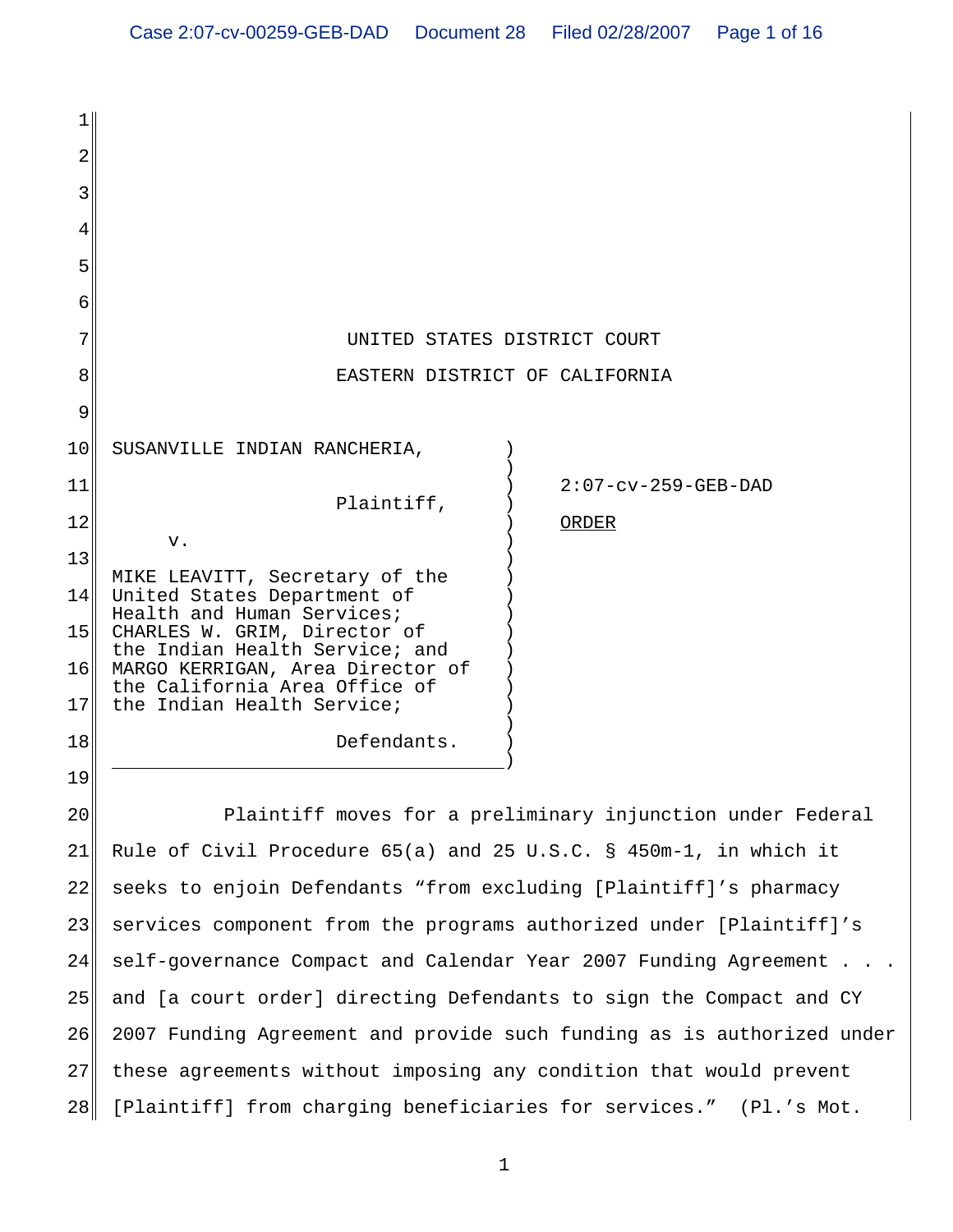$1<sup>1</sup>$ 2 3 4 5 6 for Preliminary Inj. ("Mot. for PI") at 1-2.) Defendants conceded at the hearing on Plaintiff's motion for preliminary injunction held on February 26, 2007 that a preliminary injunction should issue preserving the status quo, but oppose the scope of Plaintiff's requested preliminary injunction. (February 26 Hearing; see also Defs.' Opp'n to Mot. for PI at 3.)

#### Background

7

8 9 10 11 12 13 14 15 16 Susanville Indian Rancheria is a federally-recognized Indian tribe that provides health care and pharmacy services to eligible Indians in its service area in rural Northeastern California through a series of contracts with the Indian Health Service ("IHS"). (Pl.'s Mem. of Law in Supp. of TRO and PI ("Pl.'s Mem.") at 3.) The IHS is an agency of the United States Department of Health and Human Services whose principal mission is to provide health care for American Indians and Alaska Natives throughout the United States. (Defs.' Opp'n to Mot. for TRO at 2.)

17 18 19 20 21 22 23 24 25 26 Plaintiff's contracts with the IHS have been authorized under Title I of the Indian Self-Determination and Educational Assistance Act ("ISDEAA"), 25 U.S.C. §§ 450 et seq. Plaintiff has operated, under Title I contracts, a tribal health clinic known as the Lassen Indian Health Center, which provides health care and pharmacy services.  $(\underline{Id.}$  at 3-4.) Plaintiff asserts that in order to operate its pharmacy in a fiscally sound manner, in July 2006, it began charging a co-pay and the acquisition cost of drugs to those customers who could afford it (exempting indigent and elderly customers), and informed the IHS of this policy. (Pl.'s Mem. at 4.)

27 28 In the spring of 2006, Plaintiff and the IHS began negotiating a self-governance Compact and Funding Agreement ("FA")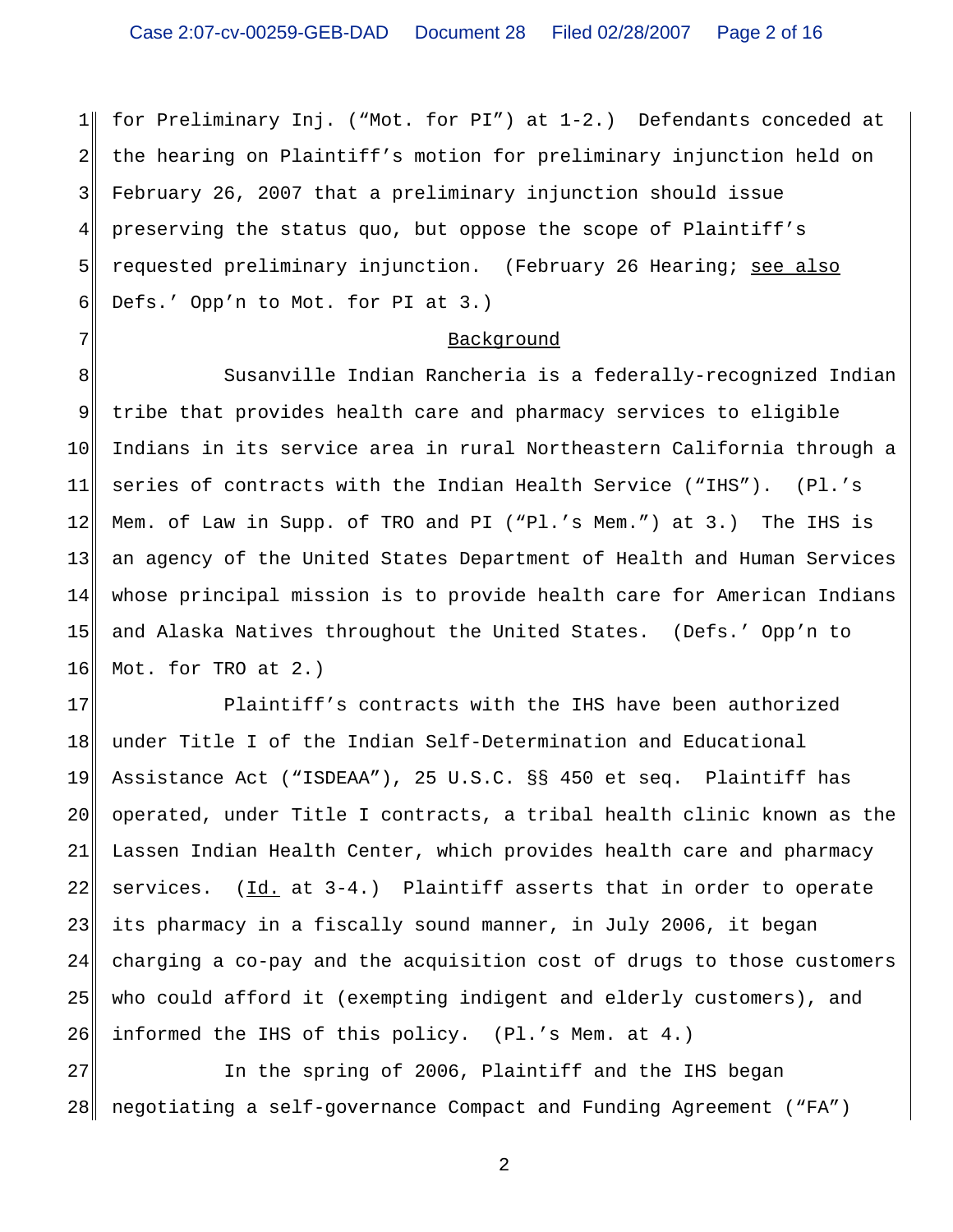$1<sup>1</sup>$ 2 3 4 5 6 7 8 9 10 11 12 pursuant to Title V of the ISDEAA, 25 U.S.C.  $\S$ § 458aaa (1)-(18). (Id. at 5.) Among the programs that Plaintiff requested be included in its 2007 FA is the pharmacy program, which has been included for many years in Plaintiff's Title I agreements. (Id.) The parties were able to agree on the terms of the Compact and FA, except for the pharmacy provisions in the FA. (Id.) During the negotiations, Defendants insisted that as a condition precedent to Plaintiff's inclusion of the pharmacy provision in the FA, Plaintiff had to expressly state it would not bill eligible Indian customers for pharmacy services; otherwise, Plaintiff had to delete the pharmacy provision from the FA. (Opp'n to Mot. for TRO at 3; Decl. of Jim Mackay ¶ 12, Ex. D ("Grim Letter") at  $2.$ )

13 14 15 16 17 18 19 20 Plaintiff rejected both of those options and on December 15, 2006, presented its final offer on the Compact and FA, which included the pharmacy program (but was silent as to whether Plaintiff would bill eligible Indians), to the IHS. (Mackay Decl. ¶ 11; Ex. C.) Since the existing ISDEAA Title I FA was set to expire on December 31, 2006, the IHS and Plaintiff agreed to extend the existing FA for 45 days (until February 15, 2007), while the IHS considered its response to Plaintiff's final offer on the Title V Compact and FA. (Id.)

21 22 23 24 On January 29, 2007, the IHS formally communicated to Plaintiff that it would not approve the pharmacy program because the program involves a co-pay feature, and the IHS therefore could not agree to that program. (Pl.'s Mem. at 5; Grim Letter at 6.)

25 26 27 28 On February 9, 2007, Plaintiff commenced this action, asserting that Defendants' rejection of its final offer violates the ISDEAA. (Complaint ¶¶ 26-37.) Also, on February 9, 2007, Plaintiff filed a motion for a temporary restraining order ("TRO") and the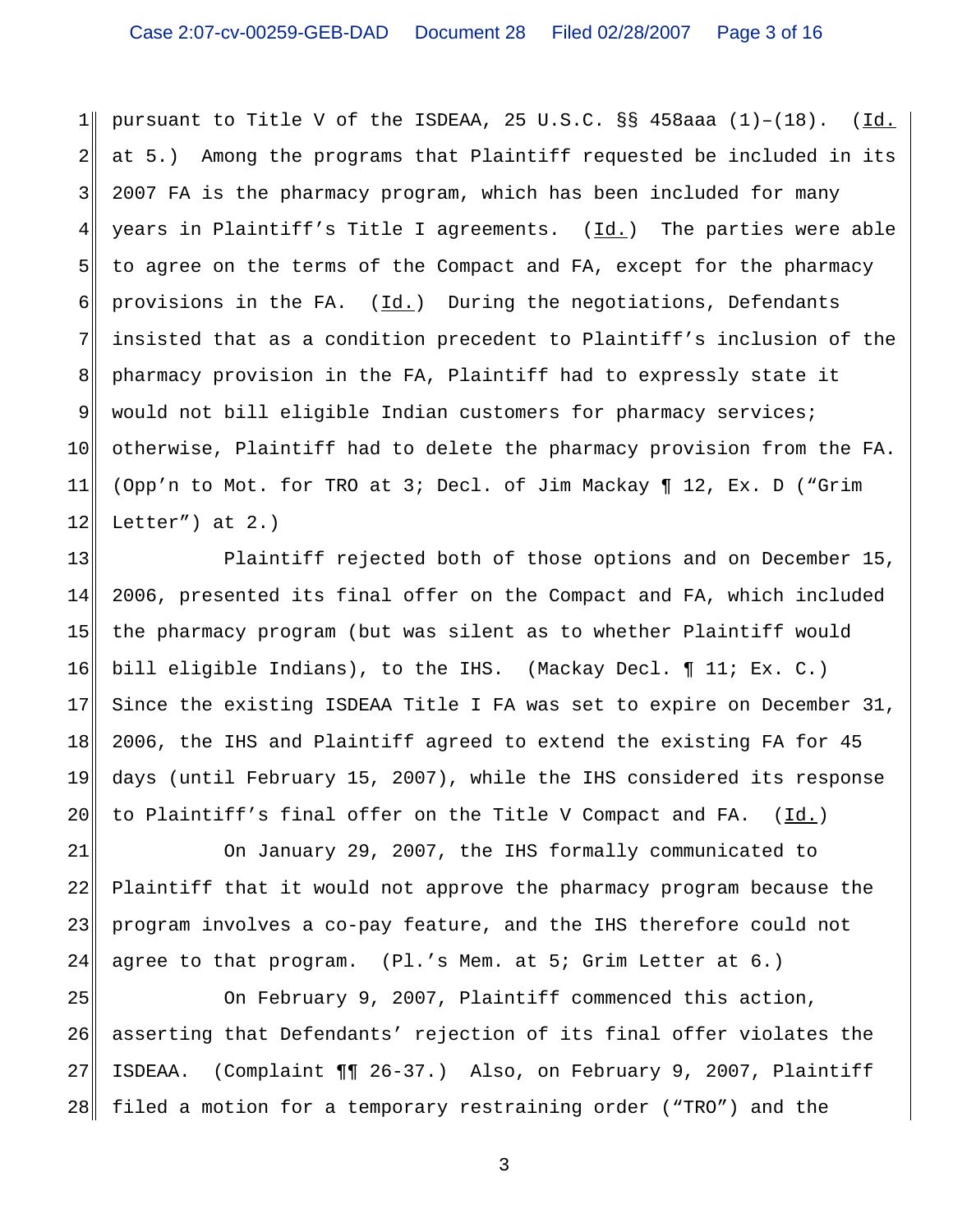1 2 3 4 5 6 motion for preliminary injunction sub judice. After Defendants filed an opposition and a TRO hearing was held on February 14, 2007, a TRO issued extending the parties' 2006 Annual Funding Agreement, which expired on February 15, 2007, until a ruling on Plaintiff's motion for a preliminary injunction issued. (Feb. 14, 2007 Order at 2-3.) The TRO expires on March 1, 2007.

### Standard

7

24

8 9 10 11 12 13 14 15 16 17 18 19 20 21 Typically, to obtain a preliminary injunction, a Plaintiff must show "either: (1) a combination of probable success on the merits and the possibility of irreparable harm; or (2) that serious questions are raised and the balance of hardships tips in [his] favor." Preminger v. Principi, 422 F.3d 815, 823 (9th Cir. 2005). Plaintiff initially argued that it is entitled to a preliminary injunction because it would suffer irreparable harm without the injunction, the injunction would have no impact on Defendants, the injunction would benefit the public interest, and Plaintiff is likely to succeed on the merits. (Pl.'s Mem. at 2.) However, at the February 14 hearing, Plaintiff argued that because Plaintiff seeks a statutorily authorized injunction (under 25 U.S.C. § 450m-1(a)), rather than an equitable injunction, Plaintiff need only establish a likelihood of success on the merits to be entitled to an injunction.<sup>1</sup> (See also Reply at  $1-3.$ )

22 23 Plaintiff seeks an injunction under 25 U.S.C. § 450m-1(a), which provides:

<sup>25</sup> 26 27 28 Defendants have not responded to this argument. At the February 26 hearing, when probed about the standard Plaintiff must meet to be entitled to a preliminary injunction, Defendants' counsel responded by conceding that an injunction should issue and contended that the standard is irrelevant since the issue is determining what constitutes the status quo because that will define the scope of the injunction.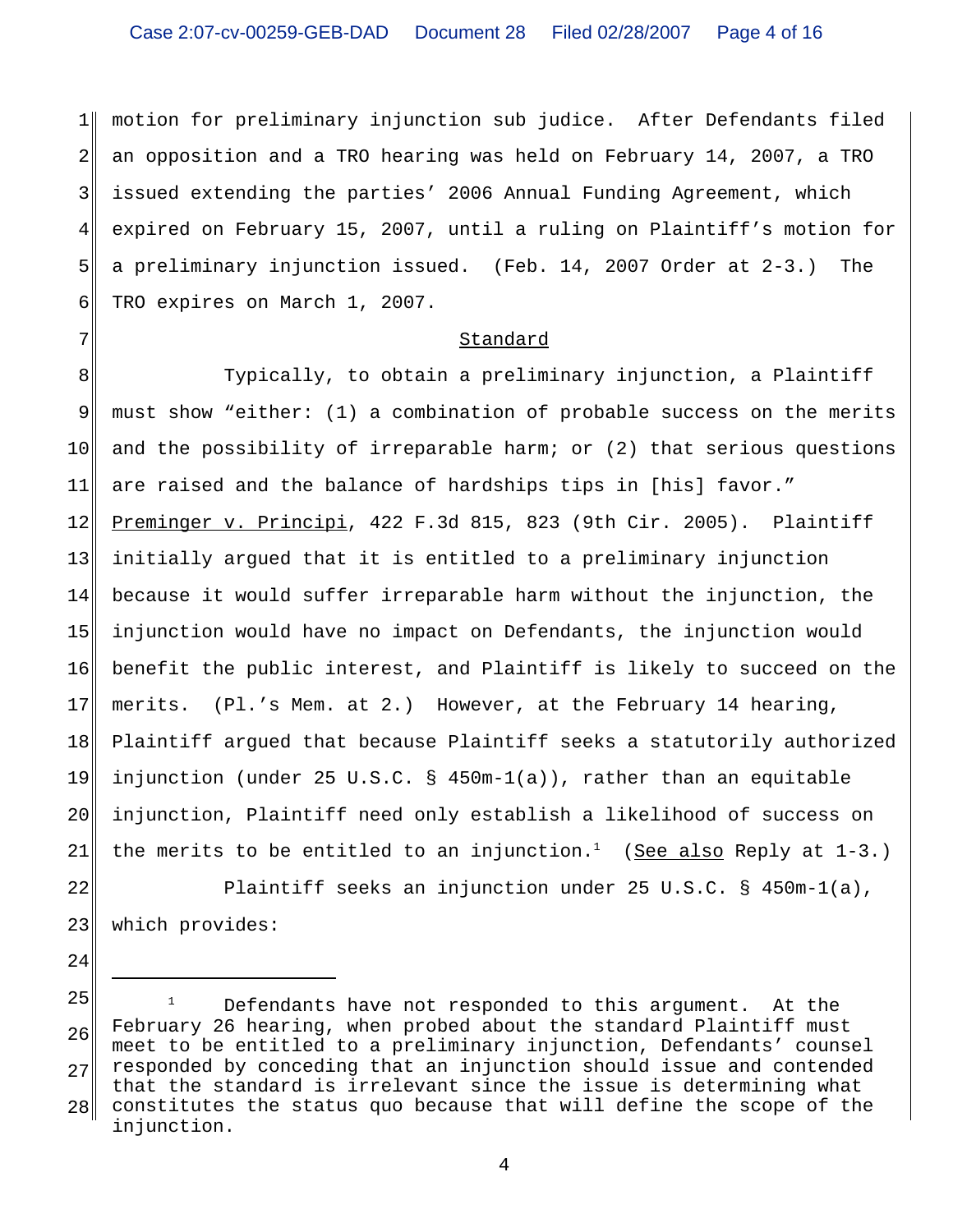$1$ 2 3 4 5 6 7 8 9 10 11 12 13 14 15 16 17 18 19 20 21 22 23 24 25 26 27 28 [D]istrict courts may order appropriate relief including . . . injunctive relief against any action by an officer of the United States or any agency thereof contrary to this subchapter or regulations promulgated thereunder, or mandamus to compel an officer or employee of the United States, or any agency thereof, to perform a duty provided under this subchapter or regulations promulgated hereunder (including immediate injunctive relief to reverse a declination finding under section 450f(a)(2) of this title or to compel the Secretary [of the United States Department of Health and Human Services] to award and fund an approved self-determination contract). 25 U.S.C. § 450m-1(a) (made applicable to Title V by 25 U.S.C. § 458aaa-10(a)). "The traditional requirements for equitable relief need not be satisfied [when a statute] expressly authorizes the issuance of an injunction." U.S. v. Estate Preservation Servs., 202 F.3d 1093, 1098 (9th Cir. 2000) (citing Trailer Train Co. v. State Bd. of Equalization, 697 F.2d 860, 869 (9th Cir. 1983)); Atchison, Topeka & Santa Fe Ry. v. Lennen, 644 F.2d 255, 260 (10th Cir. 1981) (per curiam); Star Fuel Marts, LLC v. Sam's East, Inc., 362 F.3d 639, 651-52 (10th Cir. 2004); Nat'l Wildlife Fed. v. Burlington N. R.R., Inc., 23 F.3d 1508, 1511 (9th Cir. 1994) (finding that in order to get an injunction under the Endangered Species Act ("ESA"), a "plaintiff must make a showing that a violation of the ESA is at least likely in the future"); Crownpoint Inst. of Tech. v. Norton, Civ. No. 04-531 JP/DJS, Findings of Fact and Conclusions of Law at 26, ¶ 30 (stating, in an ISDEAA case involving Title I, that where a tribal organization sought an injunction pursuant to 25 U.S.C. § 450m-1(a), "[t]he specific mandamus relief authorized by ISDA relieves [the plaintiff tribal organization] of proving the usual equitable elements including irreparable injury and absence of an adequate remedy at law.").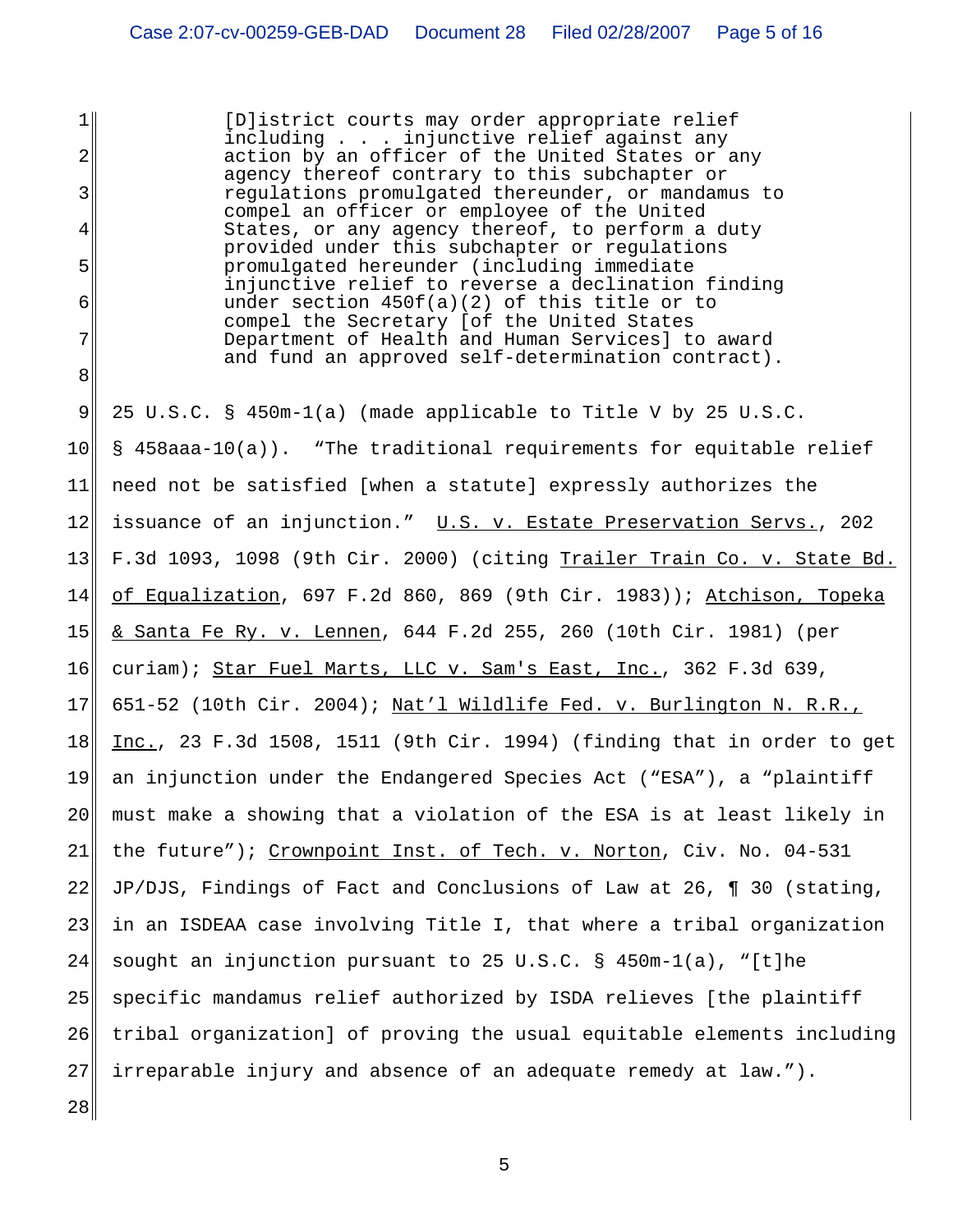$1$ 

## Likelihood of Success on the Merits

2 3 4 5 6 7 8 9 10 11 12 13 14 15 Plaintiff contends that it is likely to succeed on its claim that Defendants' rejection of its final offer violates the ISDEAA because Defendants have not met their burden of showing by clear and convincing evidence that they had a valid reason, from one of the four rejection criteria in 25 U.S.C. §  $458$ aaa- $6(c)(1)(A)$ , for rejecting Plaintiff's final offer. (Pl.'s Mem. at 10-12.) Defendants rejoin that Plaintiff is not likely to succeed on the merits because "[t]he dispute herein centers on the interpretation of [25 U.S.C. § 458aaa- $14(c)$ , and that] statute . . . prohibits tribes and tribal organizations from billing Indians." (Opp'n to Mot. for TRO at 9.) Defendants contend that, therefore, they were legally obligated to reject Plaintiff's final offer since "the IHS cannot agree to [Plaintiff's] proposal to bill or charge eligible Indian patients for pharmacy services." (Id. at 2.)

16 17 18 19 20 21 22 23 Under Title V of the ISDEAA, "[i]f the Secretary rejects [a final offer], the Secretary shall provide . . . a timely written notification to the Indian tribe that contains a specific finding that clearly demonstrates, or that is supported by a controlling legal authority, that [one of four criteria is met]." 25 U.S.C. § 458aaa- $6(c)(1)$ . The "Secretary shall have the burden of demonstrating by clear and convincing evidence the validity of the grounds for rejecting the offer (or a provision thereof)." Id. § 458aaa-6(d).

24 25 26 27 28 The Secretary rejected Plaintiff's final offer on two grounds. First, the Secretary relied on the third criterion in § 458aaa-6(c)(1)(A), which provides that a final offer can be rejected if "the Indian tribe cannot carry out the program, function, service, or activity (or portion thereof) in a manner that would not result in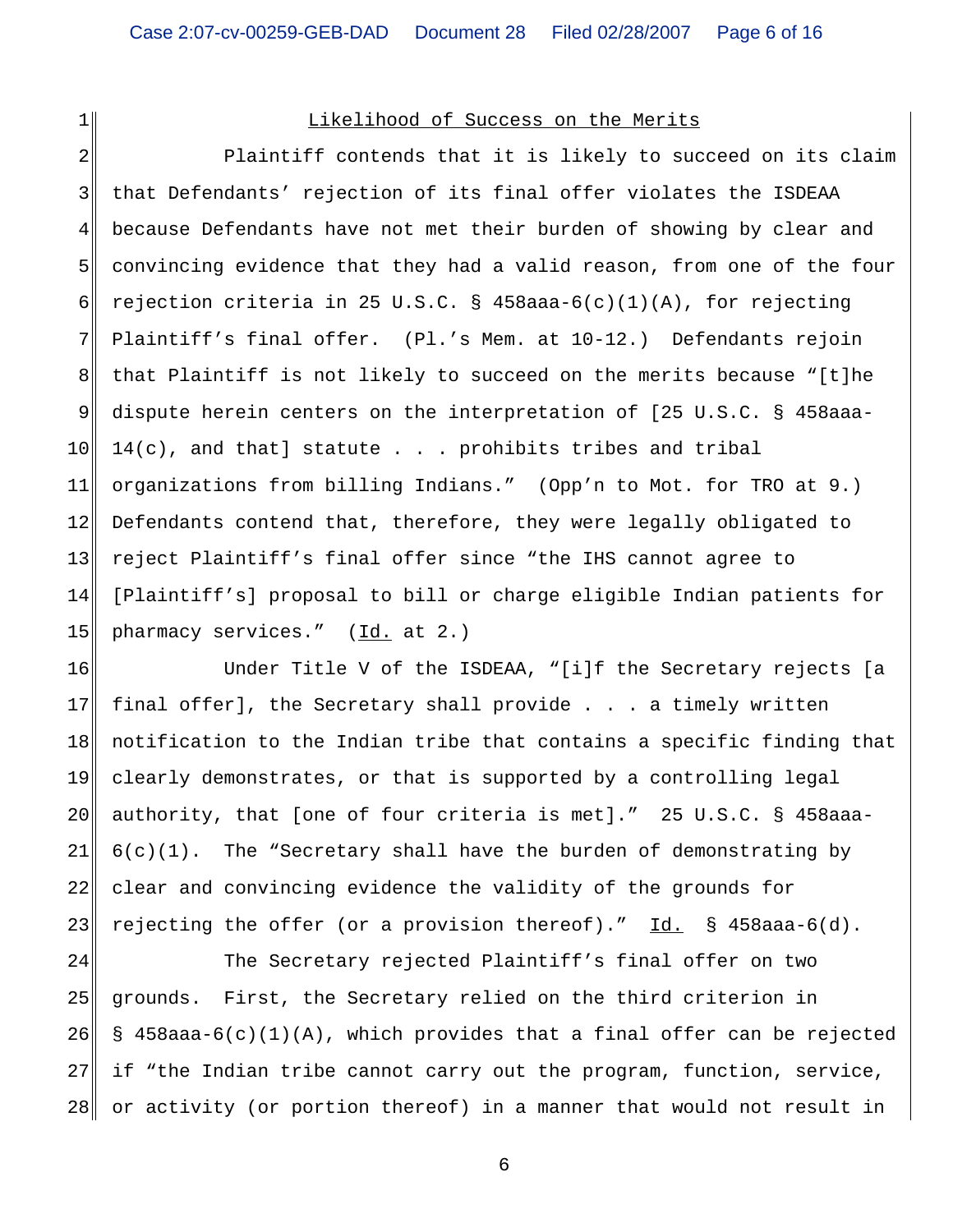1 2 3 significant danger or risk to the public health." (Grim Letter at 6 (citing 25 U.S.C. § 458aaa-6(c)(1)(A)(iii).) In rejecting Plaintiff's final offer, the IHS stated:

> [E]nforcement of [Plaintiff's] Pharmacy Policy could jeopardize health care services to the eligible [American Indians/ Alaska Natives] who are otherwise eligible for health care services. Therefore, the proposed language is rejected on the grounds that [Plaintiff] cannot "carry out the program, function, service or activity (or portion thereof) in a manner that would not result in significant danger or risk to the public health."

4

5

6

7

8

9 10 11 12 (Grim Letter at 6.) Defendants have not addressed this criterion in their opposition papers. Instead, Defendants focus on the Secretary's second ground for denying Plaintiff's final offer – 25 U.S.C.  $$458$ aaa-14(c).

13 14 15 16 17 18 19 20 Plaintiff argues that reliance on the risk to the public health criteria is misplaced because not imposing a fee for pharmacy services would actually pose a greater risk to health since without it, Plaintiff would not be able to operate its pharmacy, would be forced to close it, and that closing would adversely affect its customers. Plaintiff also contends that Defendants have not met their burden under 25 U.S.C. §§ 458aaa-6(c)(1) and 458aaa-6(d). (Pl.'s Mem. at  $11$ ; Reply at  $10.$ )

21 22 23 24 25 26 The Secretary's conclusory statement that public health is at risk if the pharmacy provision is approved as Plaintiff requests is not likely to satisfy the Secretary's burden of specifically setting forth, by clear and convincing evidence, why Plaintiff could not carry out its pharmacy program "in a manner that would not result in significant danger or risk to the public health."

27 28 ground that the IHS cannot sign the Compact with the co-pay feature The Secretary also rejected Plaintiff's final offer on the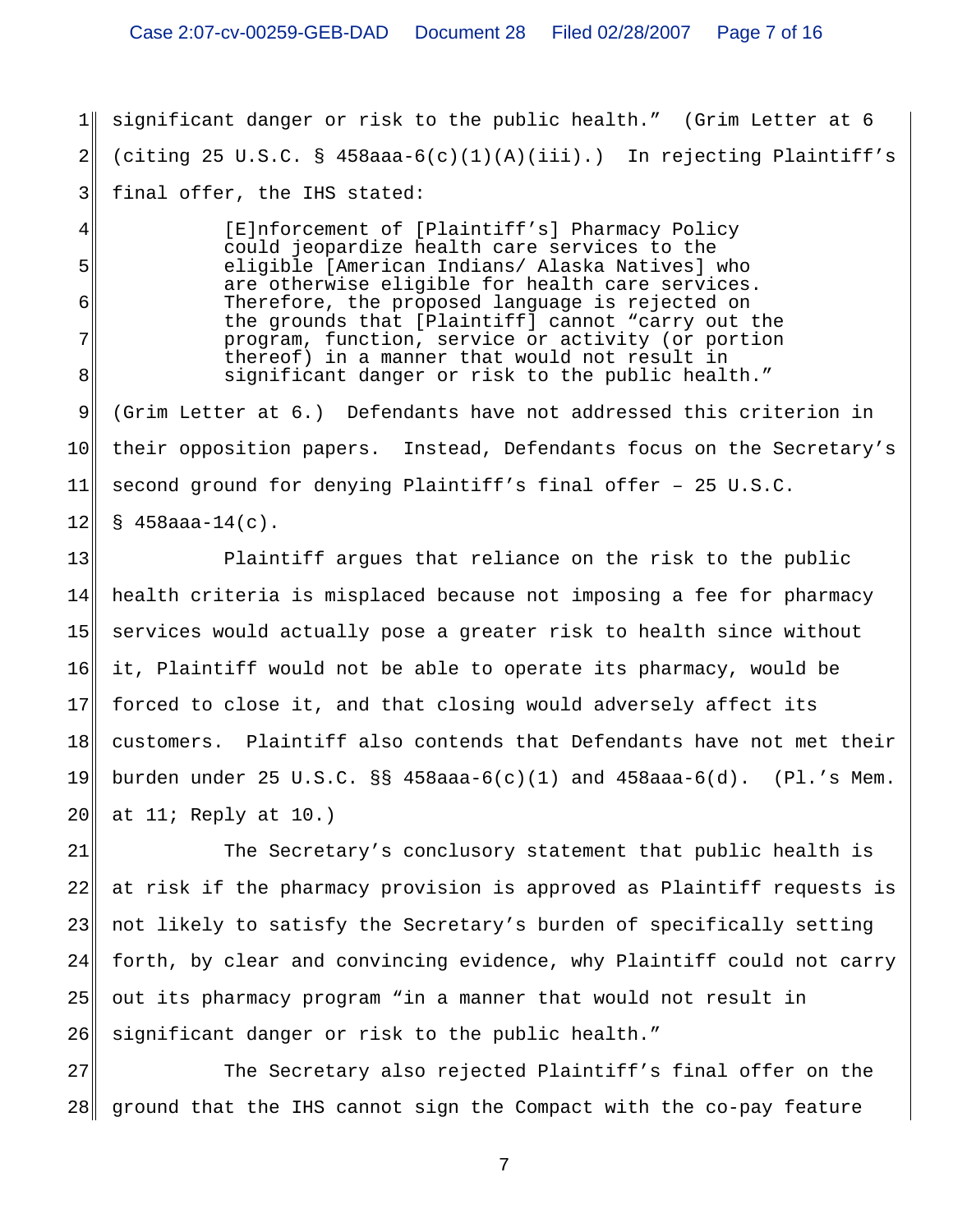1 2 3 4 5 6 7 8 9 10 11 12 13 14 15 16 17 because the IHS cannot bill or charge beneficiaries for services under the ISDEAA and cannot contract with tribes under the ISDEAA to carry out activities that IHS itself has no legal authority to carry out. (Grim Letter at 4 (citing 25 U.S.C. § 458aaa-14(c).)<sup>2</sup> When rejecting the final offer on the lack of authority ground, the Secretary stated: [T]he IHS cannot agree to the pharmacy provision submitted by [Plaintiff] because the IHS cannot contract or compact with Tribes to carry out activities that the agency has no authority to carry out itself. See 25 U.S.C.  $\S$  450f(a)(1), 458aaa-4(b)(2). [Plaintiff's] proposed pharmacy program is not a program provided to eligible beneficiaries under Federal law, 25 U.S.C. § 458aaa-4(b)(1), nor is it a program that IHS is authorized to administer. 25 U.S.C. § 458aaa-4(b)(2). In addition, the IHS is prohibited from entering into a contract for an activity that cannot be lawfully carried out. . . . Here, there is no legal authority for the IHS to enter into an ISDEAA contract with [Plaintiff] to bill eligible [American Indians/ Alaska Natives] for services provided under the contract. Therefore, the IHS is prohibited from entering into the contract, and must reject the proposed language. (Grim Letter at 5-6.)

18 19 Plaintiff argues the Secretary improperly relied on 25

20 21 22 23 24 25 <sup>2</sup> Defendants also argue that 25 U.S.C. § 458aaa-5(e) supports their denial of Plaintiff's final offer since Plaintiff's co-pay policy denies eligibility to pharmacy services to some Indians. (Feb. 14, 2007 Hearing.) Section 458aaa-5(e) provides that a tribe's redesign or consolidation may not "have the effect of denying eligibility for services to population groups otherwise eligible to be served under applicable Federal law." However, eligibility is different from availability or accessibility, and a co-pay policy is not an eligibility criterion. <u>See</u> 42 C.F.R. §§ 136.11, 12; <u>accord</u> Lincoln v. Vigil, 508 U.S. 182, 198-99 (1993) (distinguishing between denial of access and of eligibility).

26 27 28 Plaintiff's pharmacy program would have to purchase drugs elsewhere at Moreover, as Defendants' counsel conceded during the February 14 hearing, if Plaintiff did not provide a pharmacy program, the beneficiaries that Defendants allege are denied eligibility by higher costs. (Feb. 14, 2007 Hearing.)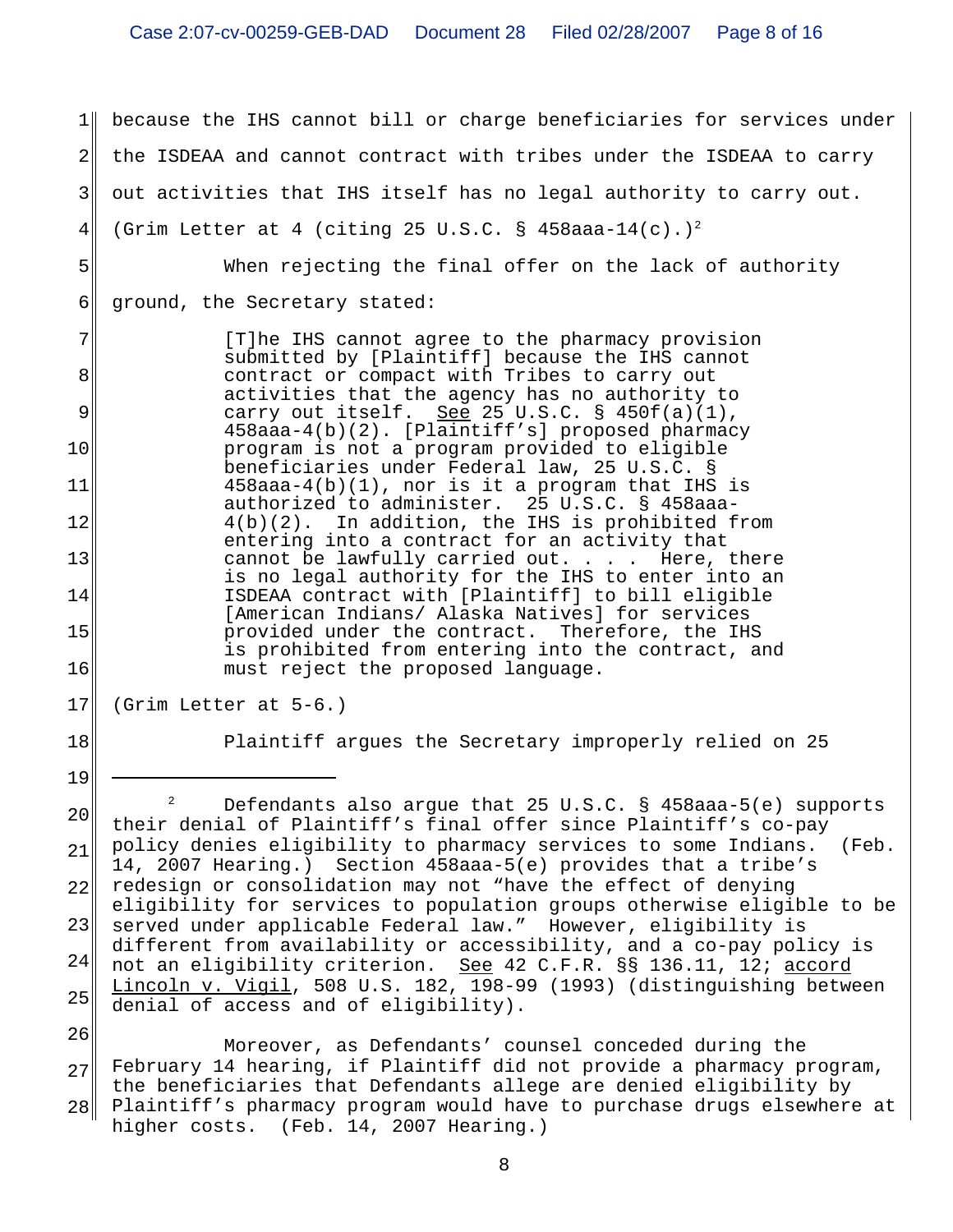$1$ 2 3 4 5 U.S.C. § 458aaa-14(c) as a ground justifying denial of Plaintiff's final offer since notwithstanding the statutory proscription that prohibits the IHS from billing and from requiring tribes to bill beneficiaries, tribes have the discretion to determine whether to bill beneficiaries. (Pl.'s Mem. at 10.)

6 7 8 9 10 11 12 13 14 15 16 17 18 19 Section 458aaa-14(c) provides: "The Indian Health Service under this subchapter shall neither bill nor charge those Indians who may have the economic means to pay for services, nor require any Indian tribe to do so." On its face, section 458aaa-14(c) does not prohibit Tribes from billing. If Congress had intended to prohibit Tribes from billing, Congress could have replaced the word "require" with the word "permit," "allow," or "authorize." Congress could also have stated that "neither the IHS *nor* any tribe" shall bill or charge Indians, in lieu of the clause "nor require any Indian tribe to do so." See e.g., Brown v. Gardner, 513 U.S. 115, 117-18 (1994) (rejecting Veterans Administration's attempt to add a "fault" requirement to a liability statute "[d]espite the absence from the statutory language of so much as a word about fault on the part of the  $VA''$ ).

20 21 22 23 24 25 26 27 28 When Congress enacted 25 U.S.C. §  $458$ aaa-14(c), it expressly added the clause "nor require any Indian tribe to do so." (Opp'n to Mot. for TRO at  $10-11$ .) If § 458aaa-14(c) is read as Defendants suggest, the entire phrase "nor require any Indian tribe to do so" is rendered redundant since the first clause alone would prohibit IHS from requiring tribes to charge for services. (Reply at 14.) Courts "should avoid an interpretation of a statute that renders any part of it superfluous and does not give effect to all of the words used by Congress." Beisler v. C.I.R., 814 F.2d 1304, 1307 (9th Cir. 1987);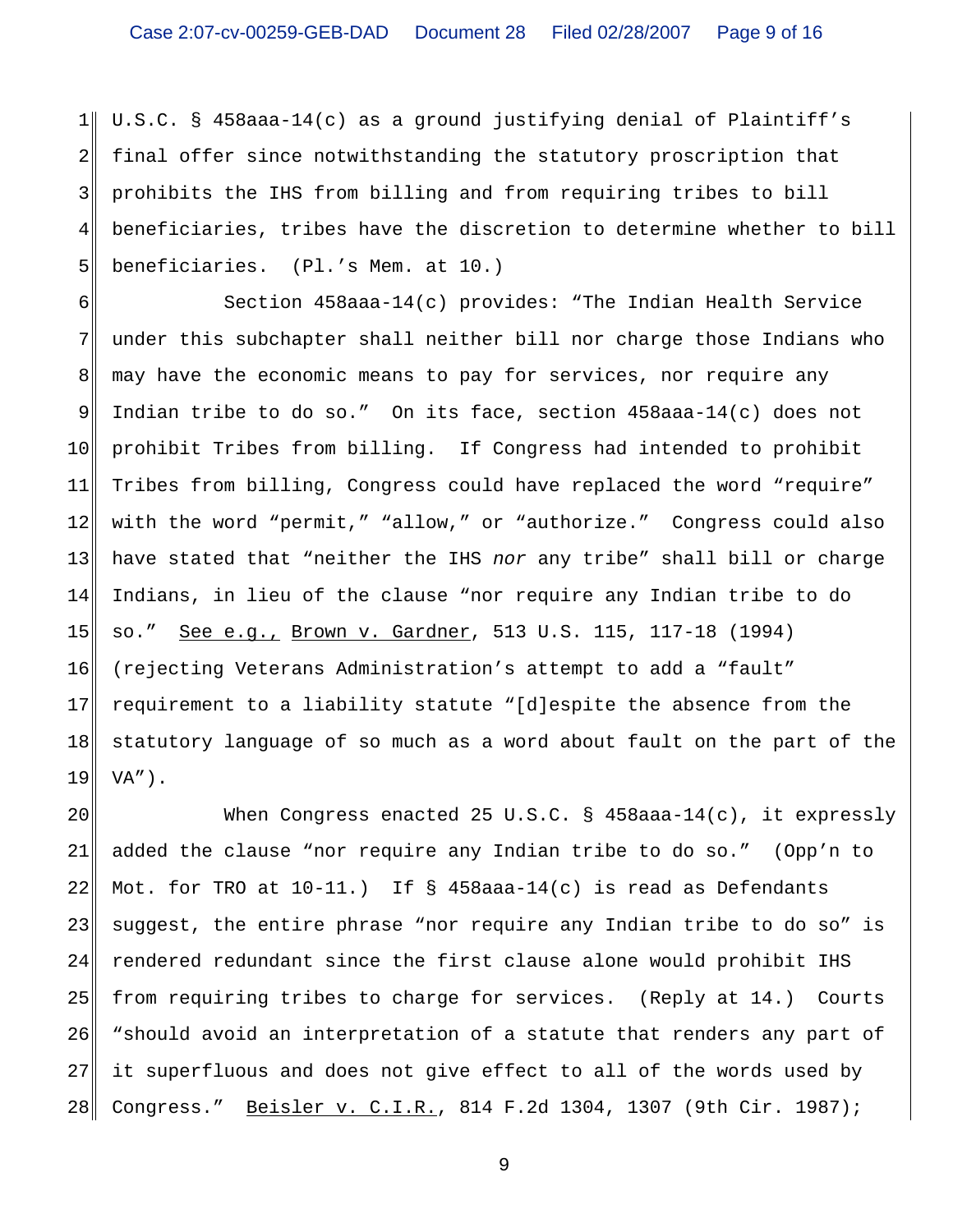$1$ 2 3 4 see also Jarecki v. G.D. Searle & Co., 367 U.S. 303, 307-08 (1961) (rejecting an interpretation of one subpart of statute where that interpretation would render the immediately following subpart "a mere redundancy").

5 6 7 8 9 10 11 12 13 14 15 16 17 18 19 20 21 22 23 24 25 Defendants support their interpretation of § 458aaa-14(c) by arguing that when Congress enacted that provision, it was aware of a 1996 opinion from an administrative law judge holding that, as long as the appropriation act restriction codified at 25 U.S.C. § 1681 remained in effect (the statutory provision that Defendants assert § 458aaa-14(c) was derived from), the IHS was prohibited not only from directly billing eligible Indians for services the IHS provided but also from entering into ISDEAA contracts with a tribe under which a tribe itself would bill eligible Indians. (Opp'n to Mot. for TRO at 12, 14 (citing Nizhoni Smiles, Inc. v. IHS, DAB Dec. No. CR450 (1996).) Defendants assert that therefore, "despite the lack of an express statement prohibiting the IHS from entering into ISDEAA contracts or compacts under which tribes (and not IHS) would bill eligible Indians, it can be presumed that Congress intended for section 458aaa-14(c) to have such an effect." (Opp'n to Mot. for TRO at 13.) Defendants contend that "[a] canon of statutory construction recognizes that Congress is aware of an administrative or judicial interpretation of a statute and that it intends to adopt that interpretation when it adopts a new law that incorporates sections of a prior law." (Opp'n to Mot. for TRO at 13-14 (citing Lorillard v. Pons, 434 U.S. 575, 581 (1978)).)

26 27 28 However, 25 U.S.C. § 1681 is no longer included in the IHS appropriations acts (Opp'n to Mot. for TRO at 12), and in Nizhoni Smiles, § 1681 was interpreted in light of Title I of the ISDEAA, not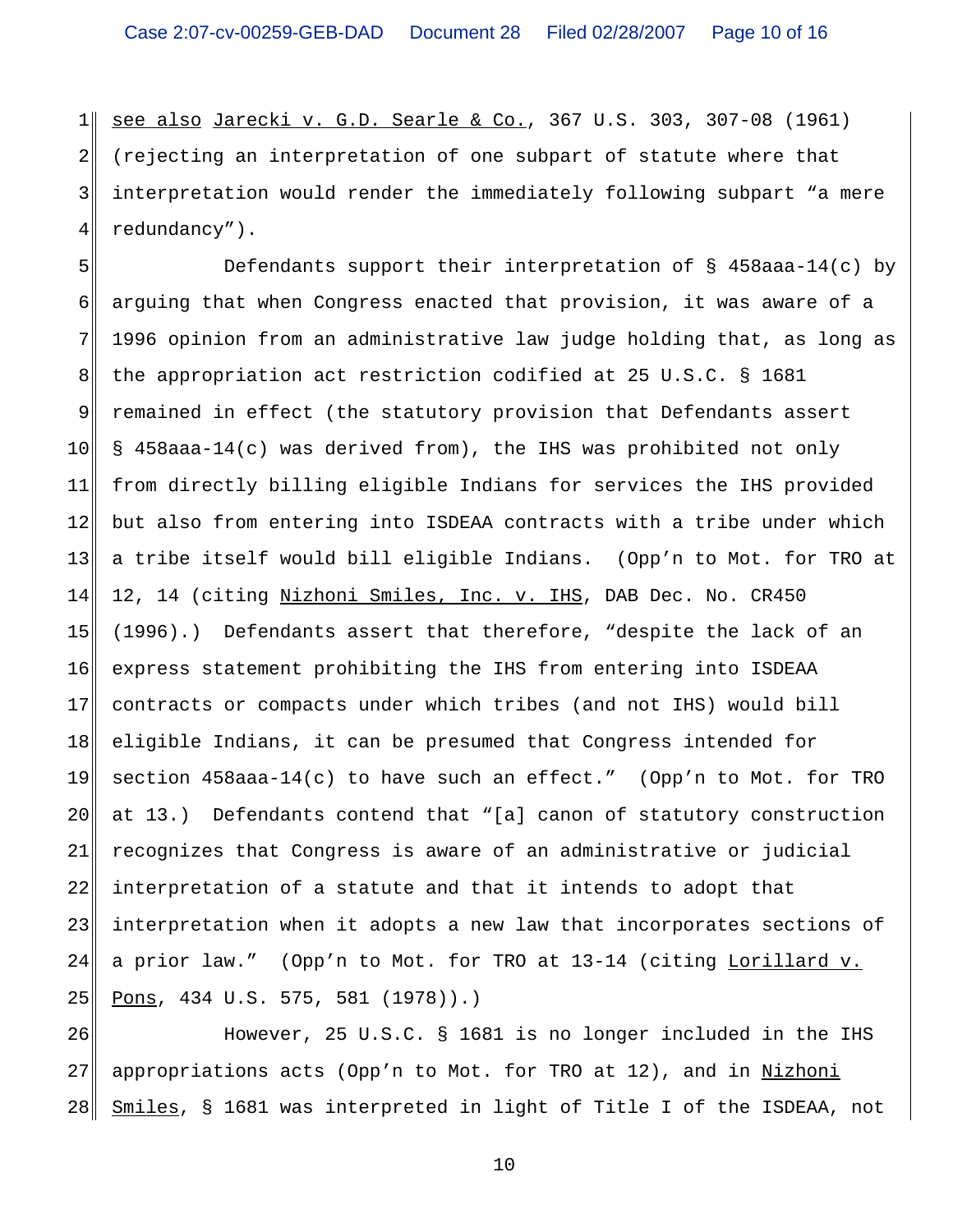1 2 3 Title V. (Reply at 15.) Moreover, when Congress adopted § 458aaa- $14(c)$ , it did not re-enact § 1681 without change, or incorporate § 1681 into § 458aaa-14(c).<sup>3</sup>

> Congress is presumed to be aware of an administrative or judicial interpretation of a statute and to adopt that interpretation when it  $re$ -enacts a statute without change . . . . too, where . . . Congress adopts a new law incorporating sections of a prior law, Congress normally can be presumed to have had knowledge of the interpretation given to the incorporated law, at least insofar as it affects the new statute.

9 10 11 12 13 14 15 16 17 18 19 Lorillard, 434 U.S. at 580. Here, Congress adopted the new clause "nor require any Indian tribe to do so." Since it added that clause, it is presumed under the rationale of Lorillard, that Congress was aware of IHS's interpretation of the billing prohibition in Nizhoni Smiles and deliberately chose the exacting (and different) language in § 458aaa-14(c) to give tribes the discretion to bill, even though the IHS is prohibited from billing or forcing tribes to bill. Defendants acknowledge that  $\S$  458aaa-14(c) is silent as to whether a tribe can charge or bill Indians.<sup>4</sup> (Feb. 14, 2007 Hearing.) However, Defendants contend that when read in light of the entire ISDEAA, § 458aaa-14(c) "unambiguously prohibits tribes and tribal

20

4

5

6

7

8

22

23

<sup>24</sup> 25 Defendants even concede that "Congress did not actually incorporate section 1681 into section 458aaa-14(c)." (Opp'n to Mot. for TRO at 14.)

<sup>26</sup> 27 4 Congress's silence with regard to tribal billing should not be construed to mean that Congress assumed that such a prohibition was understood. See Zuber v. Allen, 396 U.S. 168, 185 (1969) ("Legislative silence is a poor beacon to follow in discerning the proper statutory route."); Brown, 513 U.S. at 121 ("[C]ongressional

<sup>28</sup> silence 'lacks persuasive significance'").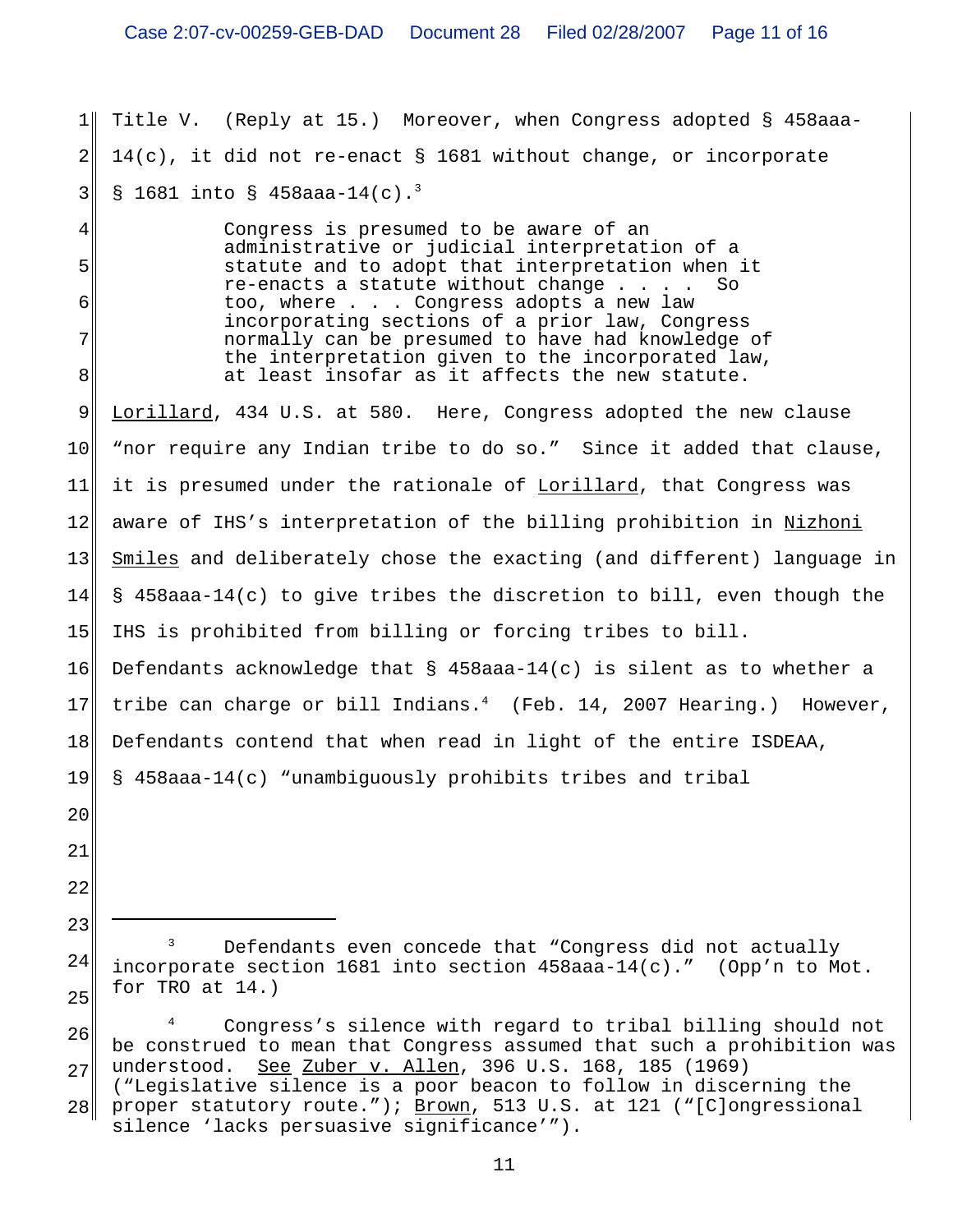# Case 2:07-cv-00259-GEB-DAD Document 28 Filed 02/28/2007 Page 12 of 16

 $1$ 2 3 organizations from billing Indians."<sup>5</sup> (Opp'n to Mot. for TRO at  $9.$ ) In support of their position, Defendants cite to 25 U.S.C. §§ 458aaa-4(b)(1) and (2).

4 5 6 7 8 9 10 11 12 13 14 15 16 17 18 19 20 The ISDEAA establishes what may be included in a Title V Funding Agreement. 25 U.S.C. § 458aaa-4(b). It authorizes a tribe to administer programs, services, functions, and activities ("PSFAs") "that are carried out for the benefit of Indians because of their status as Indians without regard to the agency or office of the Indian Health Service within which the program, service, function or activity (or portion thereof) is performed."  $Id. \$ § 458aaa-4(b)(1). Further, 458aaa-4(b)(2) restates this authority by providing that PSFAs "with respect to which Indian tribes or Indians are primary or significant beneficiaries, administered by the Department of Health and Human Services through the Indian Health Service and all local, field, service unit, area, regional, and central headquarters or national office functions so administered under the authority of" the enumerated statutes may be included in an FA. Id. § 458aaa-4(b)(2). Thus, according to Defendants, the Tribe may only contract for programs that the IHS itself is authorized to administer. (Opp'n to Mot. for TRO at 10.)

21

22

But,  $\S$ § 458aaa-4(b)(1) and (2) do not contain any language

23 24 25 26 27 28 5 Defendants also assert, however, that deference should be given to the IHS's interpretation of § 458aaa-4(b). (Opp'n to Mot. for TRO at 15 (citing Good Samaritan Hosp. v. Shalala, 508 U.S. 402, 417 (1993)).) But, the deference referenced in Good Samaritan only applies to ambiguous statutory provisions. 508 U.S. at 414 (stating that when "[c]onfronted with an ambiguous statutory provision, we generally will defer to a permissible interpretation espoused by the agency entrusted with its implementation."). Moreover, the referenced deference appears preempted by the statutorily-mandated canon of construction found in 25 U.S.C. § 458aaa-11(f), prescribing that any statutory ambiguity is resolved in favor of a tribe.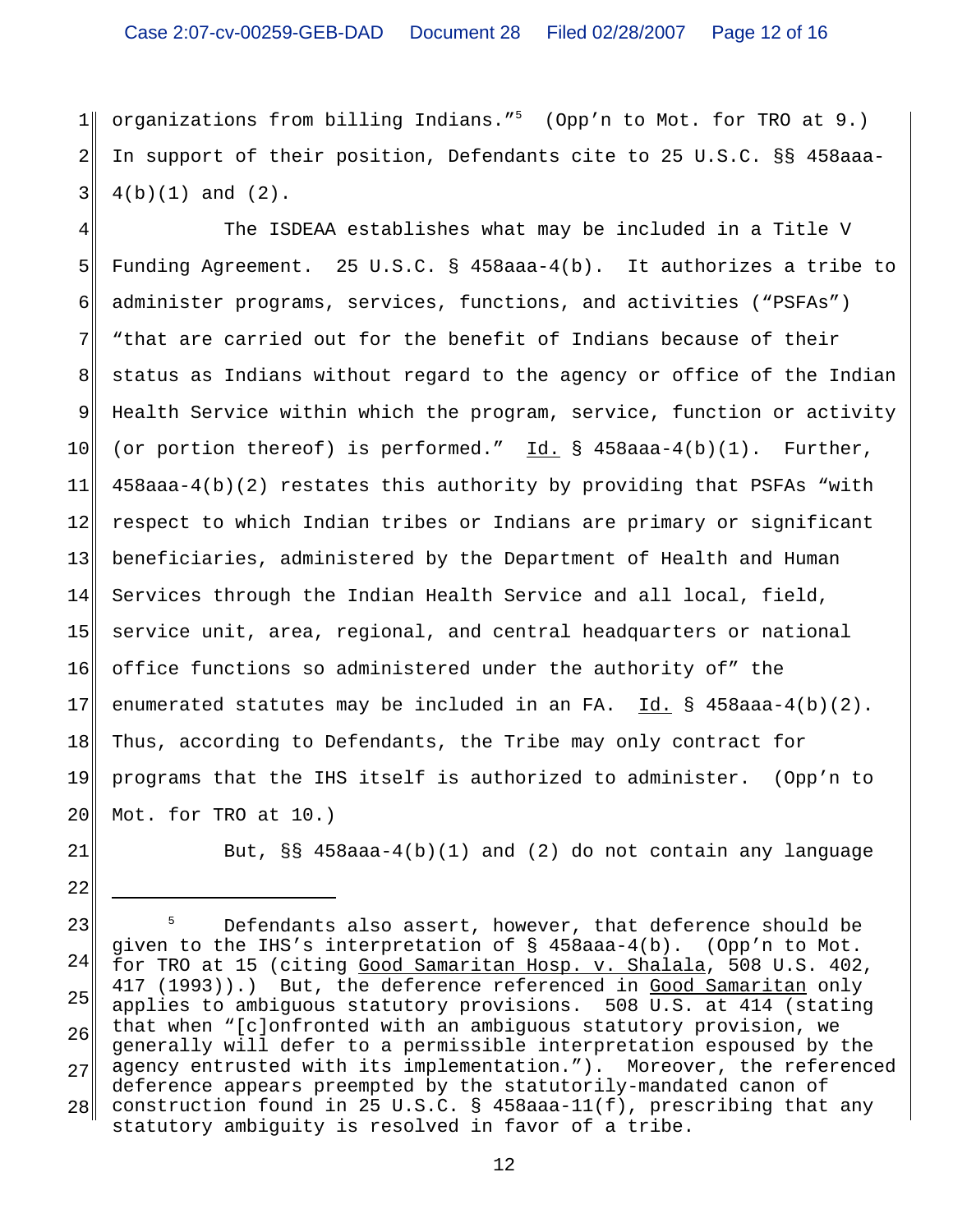$1$ 2 3 4 suggesting that Congress intended to prohibit or restrict the PSFAs that a tribe may administer. (Feb. 14, 2007 Hearing.) Further §§ 458aaa-4(b)(1) and (2) do not address the *manner* in which a program may be operated, which is at issue here. (Reply at 10.)

5 6 7 8 9 10 11 12 13 14 15 16 17 Even if this statutory scheme is ambiguous as to the manner in which a tribe could operate a program, the ISDEAA prescribes that "[e]ach provision of [the ISDEAA] and each provision of a compact or funding agreement shall be liberally construed for the benefit of the Indian tribe participating in self-governance and any ambiguity shall be resolved in favor of the Indian tribe." 25 U.S.C. § 458aaa-11(f). Further, "the Secretary shall interpret all Federal laws . . . in a manner that will facilitate– (1) the inclusion of programs, services, functions, and activities (or portions thereof) and funds associated therewith, in the agreements entered into under this section; (2) the implementation of compacts and funding agreements entered into under this part; and (3) the achievement of tribal health goals and objectives." 25 U.S.C. § 458aaa-11(a).

18 19 20 21 22 23 24 25 26 27 28 Additionally, the Congressional declaration of policy regarding the ISDEAA specifically indicates that a goal of the ISDEAA is to "establish . . . a meaningful Indian self-determination policy which will permit an orderly transition from the Federal domination of programs for, and services to, Indians to effective and meaningful participation by the Indian people in the planning, conduct, and administration of those programs and services." 25 U.S.C. § 450a(b). Congress stated that "the United States is committed to supporting and assisting Indian tribes in the development of strong and stable tribal governments, capable of administering quality programs and developing the economies of their respective communities." Id.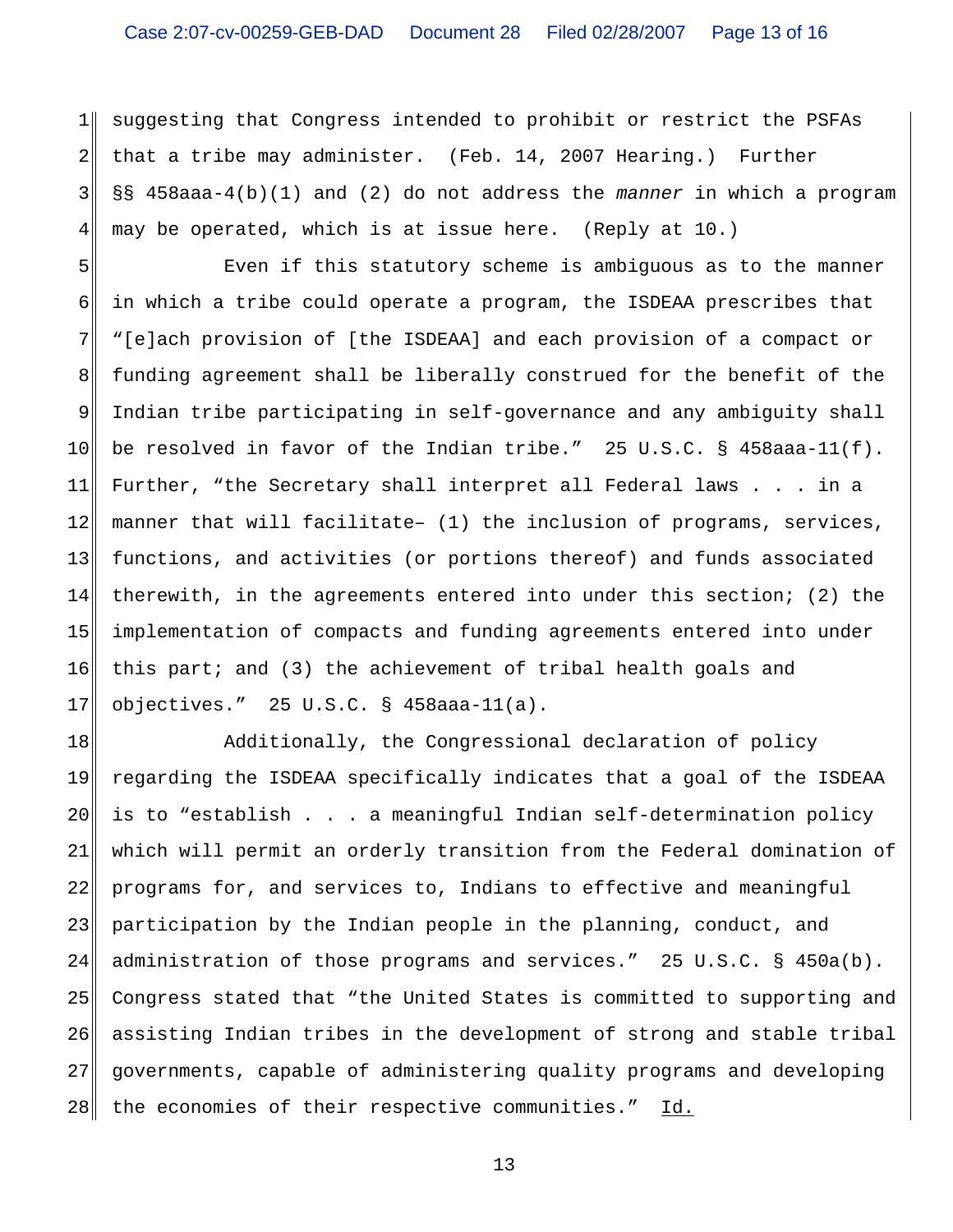$1$ 

2

3

Therefore, Plaintiff is likely to succeed on its claim that Defendants' rejection of Plaintiff's final offer violates the ISDEAA.

### Status Quo

4 5 6 7 8 9 10 11 12 13 Defendants concede that a preliminary injunction should issue, arguing "the only issue to be decided in the pending motion is the nature and extent of the status quo." (Opp'n to Mot. for PI at 3.) Although Plaintiff now argues that it is entitled to a preliminary injunction under 25 U.S.C. § 450m-1(a), Plaintiff's motion specifically seeks to preserve the status quo. (Pl.'s Mem. at 2, 3, 15.) "[T]he function of a preliminary injunction is to preserve the status quo ante litem." Regents of the Univ. of Cal. v. Am. Broad. Cos., 747 F.2d 511, 514 (9th Cir. 1984); Dep't of Parks and Recreation for State of Cal. v. Bazaar, 448 F.3d 1118, 1124 (9th Cir. 2006).

14 15 16 17 18 19 20 21 22 "Status quo" is defined as "'the last, uncontested status which preceded the pending controversy.'" Regents of the Univ. of Cal., 747 F.2d at 514 (quoting Tanner Motor Livery, Ltd. v. Avis, Inc., 316 F.2d 804, 809 (9th Cir. 1963)). "In determining what state of affairs constitute the status quo, [a court] must look to the last peaceable state between the parties which preceded the present controversy." Ashland Oil Co. of Cal. v. Fed. Energy Admin., 389 F. Supp. 1119, 1126-27 (C.D. Cal. 1975) (quoting Wash. Basketball Club Inc. v. Berry, 304 F. Supp. 1193 (N.D. Cal. 1969)).

23 24 25 26 27 28 Defendants assert the status quo is "an extension of Plaintiff's current Title I Contract and Annual Funding Agreement (AFA), and not the Title V compact as requested by Susanville." (Opp'n to Mot. for PI at 2.) Plaintiff counters the status quo is the negotiated Title V Compact, including the pharmacy services provision and no prohibition on billing beneficiaries. (Feb. 26, 2007 Hearing.)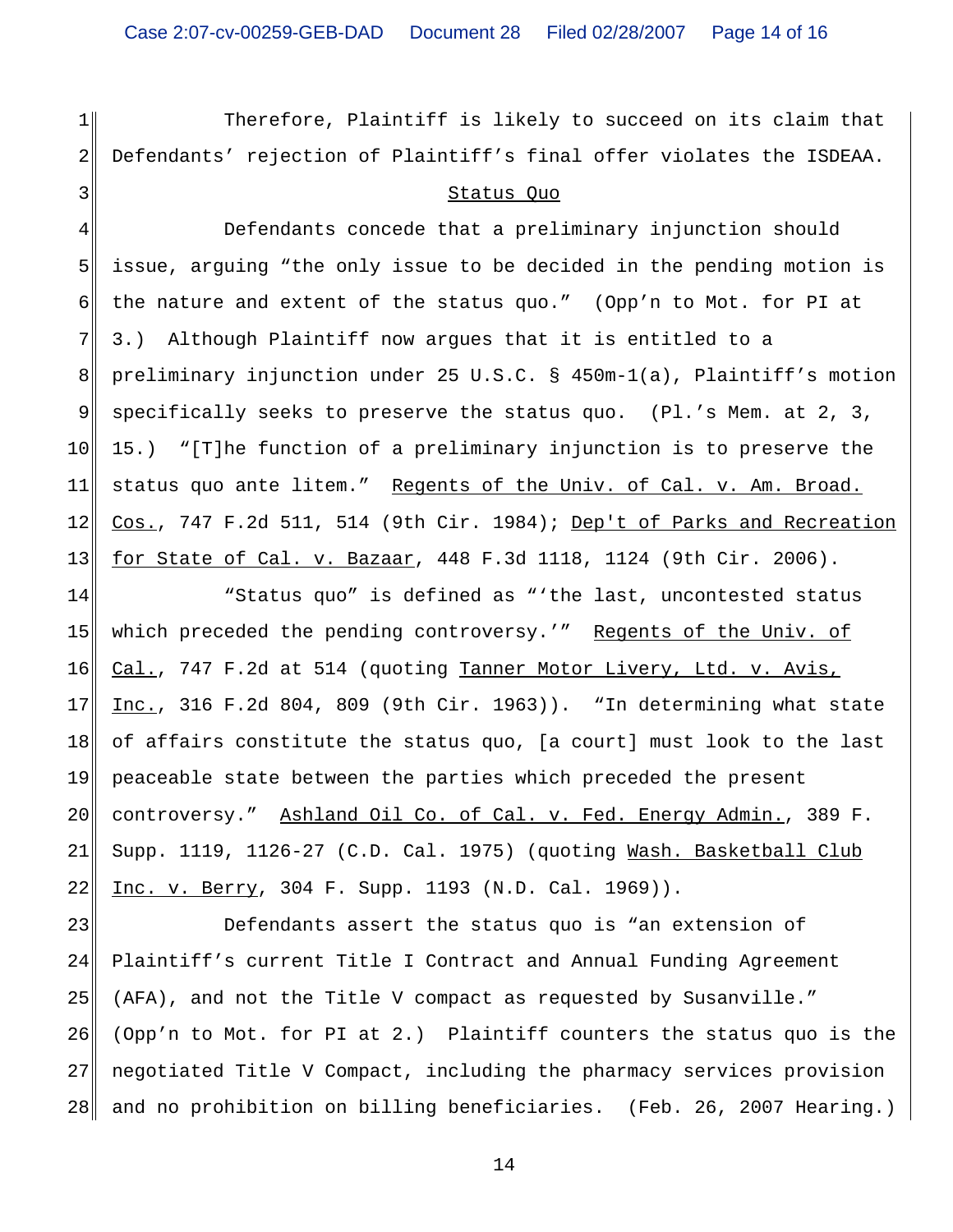$1$ 2 3 4 5 6 7 8 9 10 11 12 13 14 15 16 17 Plaintiff's position on the status quo appears to more accurately reflect the last peaceable "state of affairs" between the parties. Although the last peaceable state between the parties did not include an executed Compact or 2007 FA, it did consist of a contract and funding agreement between the parties that was silent as to billing (with language identical to the language in the Compact and 2007 FA); Plaintiff engaged in billing and Defendants were aware of it; and the parties understood that Plaintiff would be entitled to a Title V Compact and FA for 2007. Defendants acknowledge that *factually* the status quo was an agreement between the parties for a pharmacy program (silent as to billing) and Plaintiff was in fact billing (and Defendants were aware of it). (Feb. 26, 2007 Hearing.) Yet, Defendants' position on the status quo ignores the fact that the parties understood that a Title V Compact and 2007 FA would be entered into and that the terms of the Compact had been negotiated and agreed upon, except for the no billing language applicable to Plaintiff's proposed pharmacy program.

## Conclusion

18

19 20 21 22 23 24 25 26 27 28 Therefore, because Plaintiff has established a likelihood of success on the merits and because the status quo is best preserved by an injunction permitting the parties to continue operating in the manner they were prior to commencement of this litigation and recognizing the expectation of the parties that a Compact and 2007 FA would be entered into, the following preliminary injunction issues: The parties are directed to execute the Compact and CY 2007 FA (as proposed by Plaintiff in its final offer) and provide such funding as is authorized under these agreements without imposing any condition that would prevent Plaintiff from charging beneficiaries for services.